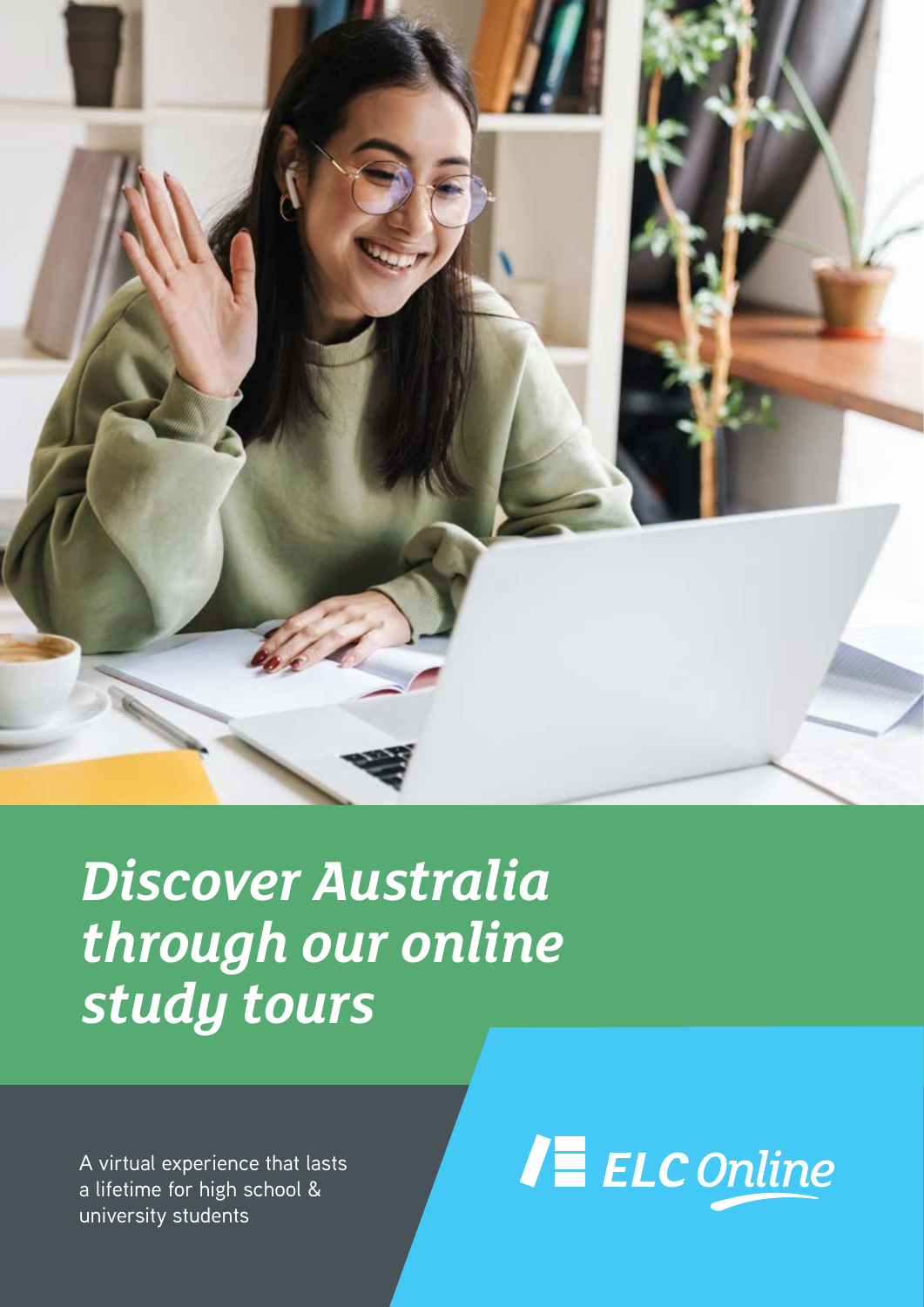

## *Improve your English and Discover Australia online*

*with Australia's most awarded English language school*





Operating since 2003, ELC Sydney has a reputation as one of the world's highest quality English language colleges. We welcome over 1,500 students from 45 different countries each year across our various programs.

Our students consistently rate ELC teachers as excellent. They are qualified and experienced with university degrees and specialist qualifications and they are trained to deliver online as well as face to face lessons that are engaging, fun and relevant.

In the Study Travel Magazine awards we have been voted Star English Language School Southern Hemisphere 5 times in 7 years and awarded STM 'Superstar' which is a lifetime award in this category. So you can be confident that all our students receive the very best tuition and service.

ELC has welcomed many study tour groups to Australia and since 2021 we have applied our expertise to delivering these tours online. Our tours include interactive live online lessons as well as engaging virtual tours and activities to improve students' English and give them a taste of Australia from home.







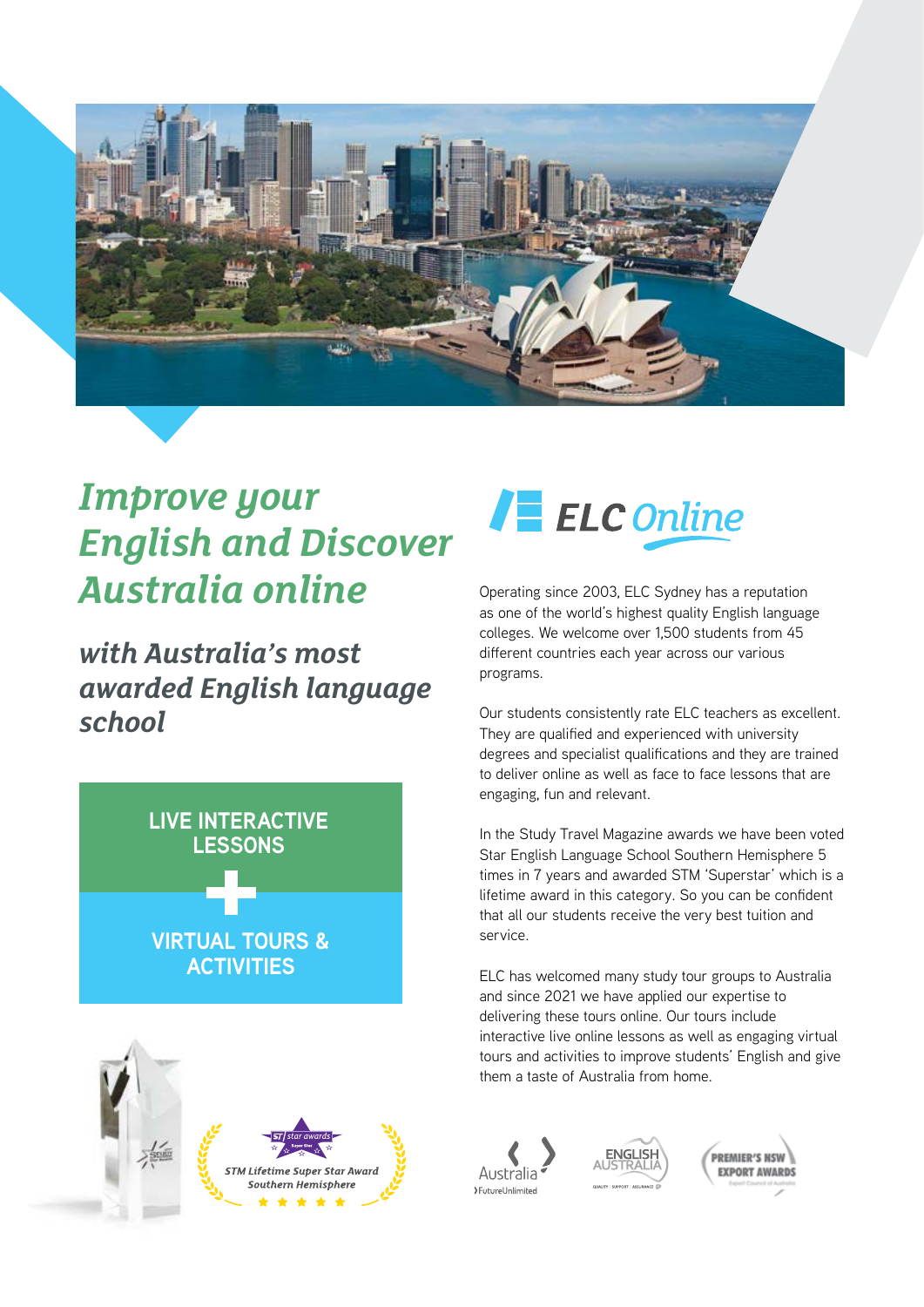

## *Discover Australia*

*Online Study Tours for groups & individuals*

### *Program dates*

### *Feb-March*

- **›** 6 weeks
- **›** 21 Feb 2022-1st April 2022
- **›** Start any Monday and study for between 1 and 4 weeks

### *Jul-Sept*

- **›** 6 weeks
- **›** 1st August 2022 9th September 2022
- **›** Start any Monday and study for between 1 and 4 weeks

#### **Improve your English and discover Australia virtually through our online study tours. These programs run at fixed times of the year.**

- $\rightarrow$  For groups & individuals
- $\rightarrow$  Enrol for 1-4 weeks
- $\rightarrow$  Ages 12-22
- $\rightarrow$  Age-appropriate groups
- $\rightarrow$  Levels: A2-C1
- $\rightarrow$  15 hours of live online lessons per week via Zoom
- **+ 5 hours of virtual activities per week including:**
- virtual tours & activities around Sydney and Australia
- cultural exchange with Australian students
- collaborative tasks to develop 21st Century skills
- $\rightarrow$  Optional online homestay experience

#### **Includes:**

- Level test
- Course materials
- Certificate

### *Lesson content*

- **General English:** Develop all-round English language and skills following an interesting topic-based curriculum.
- **Conversation & pronunciation:** For better communication.
- **Australian studies:** Learn about Australia's history, geography, culture, food and lots more.

## *Inclusions & options*

- → **Cultural exchange:** Young Australians join classes with our international students to share interests in English and make international friends.
- → Virtual tours & experiences: Visit places of interest and take part in activities virtually to see and learn about Australia.
- → 21st Century skills: Develop skills for success in studies and contemporary careers through team challenges and projects, presentations and debates.
- **Optional online homestay experience:** Maximise learning and cultural exchange by joining an Australian family on Zoom for casual conversation and experience daily life in Australia.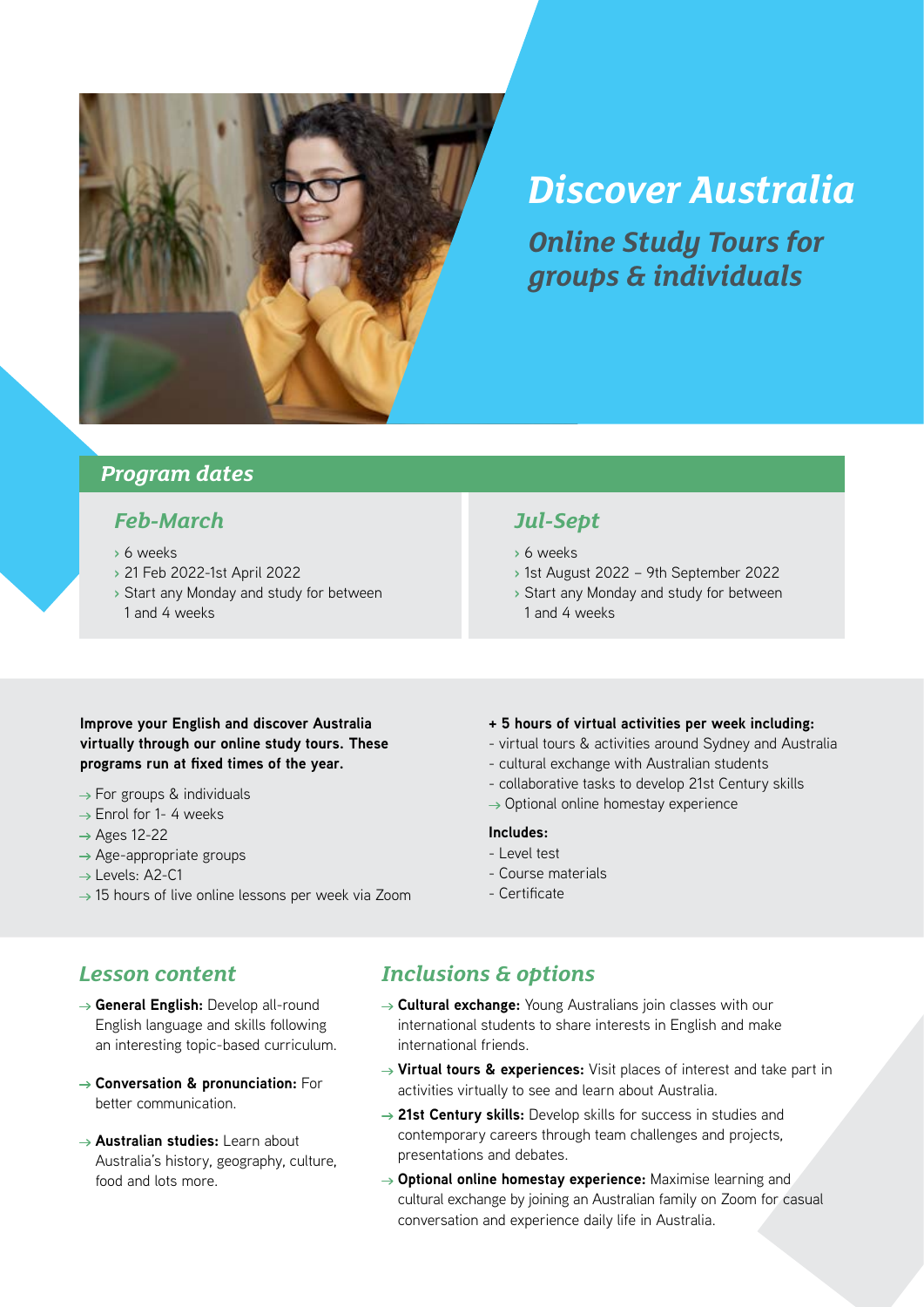## *Discover Australia Sample Timetable*

| <b>Weeks 1 &amp; 5 Timetable</b><br><b>Sydney Time</b> | <b>Australian Discovery</b>                                          |                                                  |                                   | <b>21st Century Skills</b>            |                                       |
|--------------------------------------------------------|----------------------------------------------------------------------|--------------------------------------------------|-----------------------------------|---------------------------------------|---------------------------------------|
|                                                        | Monday                                                               | Tuesday                                          | Wednesday                         | Thursday                              | Friday                                |
| 11:00-12:30 (1.5hrs)                                   | English Lesson                                                       | English Lesson                                   | English Lesson                    | English Lesson                        | English Lesson                        |
| <b>Break</b>                                           |                                                                      |                                                  |                                   |                                       |                                       |
| 13:00-14:30 (1.5hrs)                                   | English Lesson                                                       | English Lesson                                   | English Lesson                    | English Lesson                        | English Lesson                        |
| <b>Break</b>                                           |                                                                      |                                                  |                                   |                                       |                                       |
| $15:00-16:00(1hr)$                                     | Virtual tour -<br>Sydney Harbour<br><b>Bridge and Opera</b><br>House | Cultural exchange<br>with Australian<br>students | Virtual experience<br>-Sydney Zoo | Project<br>Tourism -<br>Guest speaker | Project<br>Plan a tourism<br>campaign |
| 19:00-19:40 (40min)<br>Optional 3 per week             |                                                                      | Online Homestay                                  | Online Homestay                   | Online Homestay                       |                                       |

| Weeks 2 & 6 Timetable<br><b>Sydney Time</b> | <b>Australian Discovery</b>                          |                                                  |                                        | <b>21st Century Skills</b>               |                                       |
|---------------------------------------------|------------------------------------------------------|--------------------------------------------------|----------------------------------------|------------------------------------------|---------------------------------------|
|                                             | Monday                                               | Tuesday                                          | Wednesday                              | Thursday                                 | Friday                                |
| $11:00-12:30(1.5)$                          | English Lesson                                       | English Lesson                                   | English Lesson                         | English Lesson                           | English Lesson                        |
| <b>Break</b>                                |                                                      |                                                  |                                        |                                          |                                       |
| 13:00-14:30 (1.5hrs)                        | English Lesson                                       | English Lesson                                   | English Lesson                         | English Lesson                           | English Lesson                        |
| <b>Break</b>                                |                                                      |                                                  |                                        |                                          |                                       |
| $15:00-16:00(1hr)$                          | Virtual tour -<br>Uluru, Northen<br><b>Territory</b> | Cultural exchange<br>with Australian<br>students | Virtual experience<br>- Aboriginal art | Project<br>Virtual survival<br>challenge | Project<br>Create a team<br>challenge |
| 19:00-19:40 (40min)<br>Optional 3 per week  |                                                      | Online Homestay                                  | Online Homestay                        | Online Homestay                          |                                       |

|  | <b>Week 3 Timetable</b> |
|--|-------------------------|
|--|-------------------------|

| Week 3 Timetable<br>Sydney Time            | <b>Australian Discovery</b>              |                                                  |                                       | <b>21st Century Skills</b>                         |                              |
|--------------------------------------------|------------------------------------------|--------------------------------------------------|---------------------------------------|----------------------------------------------------|------------------------------|
|                                            | Monday                                   | Tuesday                                          | Wednesday                             | Thursday                                           | Friday                       |
| 11:00-12:30 (1.5hrs)                       | English Lesson                           | English Lesson                                   | English Lesson                        | English Lesson                                     | English Lesson               |
| <b>Break</b>                               |                                          |                                                  |                                       |                                                    |                              |
| 13:00-14:30 (1.5hrs)                       | English Lesson                           | English Lesson                                   | English Lesson                        | English Lesson                                     | English Lesson               |
| <b>Break</b>                               |                                          |                                                  |                                       |                                                    |                              |
| $15:00-16:00(1hr)$                         | Virtual tour -<br>Bondi Beach.<br>Sydney | Cultural exchange<br>with Australian<br>students | Virtual experience<br>- Learn to surf | Project<br>Environmental issues<br>- Guest Speaker | Project<br>Debate and decide |
| 19:00-19:40 (40min)<br>Optional 3 per week |                                          | Online Homestay                                  | Online Homestay                       | Online Homestay                                    |                              |
|                                            |                                          |                                                  |                                       |                                                    |                              |

| Week 4 Timetable<br><b>Sydney Time</b>     | <b>Australian Discovery</b>                         |                                                  |                                         | <b>21st Century Skills</b>                          |                                               |
|--------------------------------------------|-----------------------------------------------------|--------------------------------------------------|-----------------------------------------|-----------------------------------------------------|-----------------------------------------------|
|                                            | Monday                                              | Tuesdav                                          | Wednesday                               | Thursday                                            | Friday                                        |
| $11:00-12:30(1.5)$                         | <b>English Lesson</b>                               | English Lesson                                   | English Lesson                          | English Lesson                                      | English Lesson                                |
| <b>Break</b>                               |                                                     |                                                  |                                         |                                                     |                                               |
| 13:00-14:30 (1.5hrs)                       | English Lesson                                      | English Lesson                                   | English Lesson                          | English Lesson                                      | English Lesson                                |
| <b>Break</b>                               |                                                     |                                                  |                                         |                                                     |                                               |
| $15:00-16:00(1hr)$                         | Virtual tour -<br>Great Barrier Reef.<br>Queensland | Cultural exchange<br>with Australian<br>students | Virtual experience<br>- Koala sanctuary | Project<br>Leisure - Develop &<br>conduct a survery | Project<br>Present results and<br>conclusions |
| 19:00-19:40 (40min)<br>Optional 3 per week |                                                     | Online Homestay                                  | Online Homestay                         | Online Homestay                                     |                                               |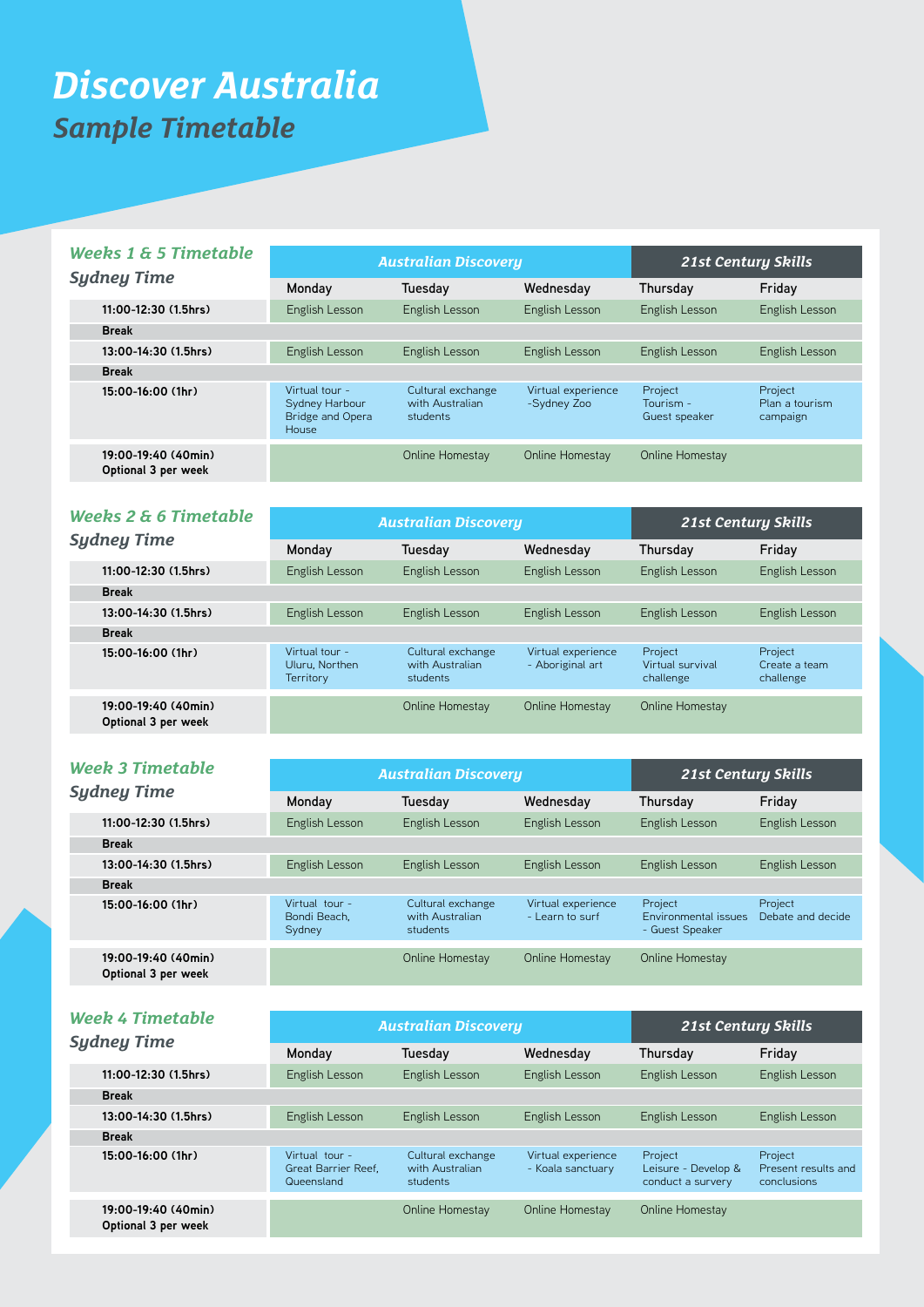## *Discover Australia Virtual tours & experiences*

*Koala Sanctuary Sydney Opera House*







*Great Barrier Reef* 

## *and more*

*Uluru*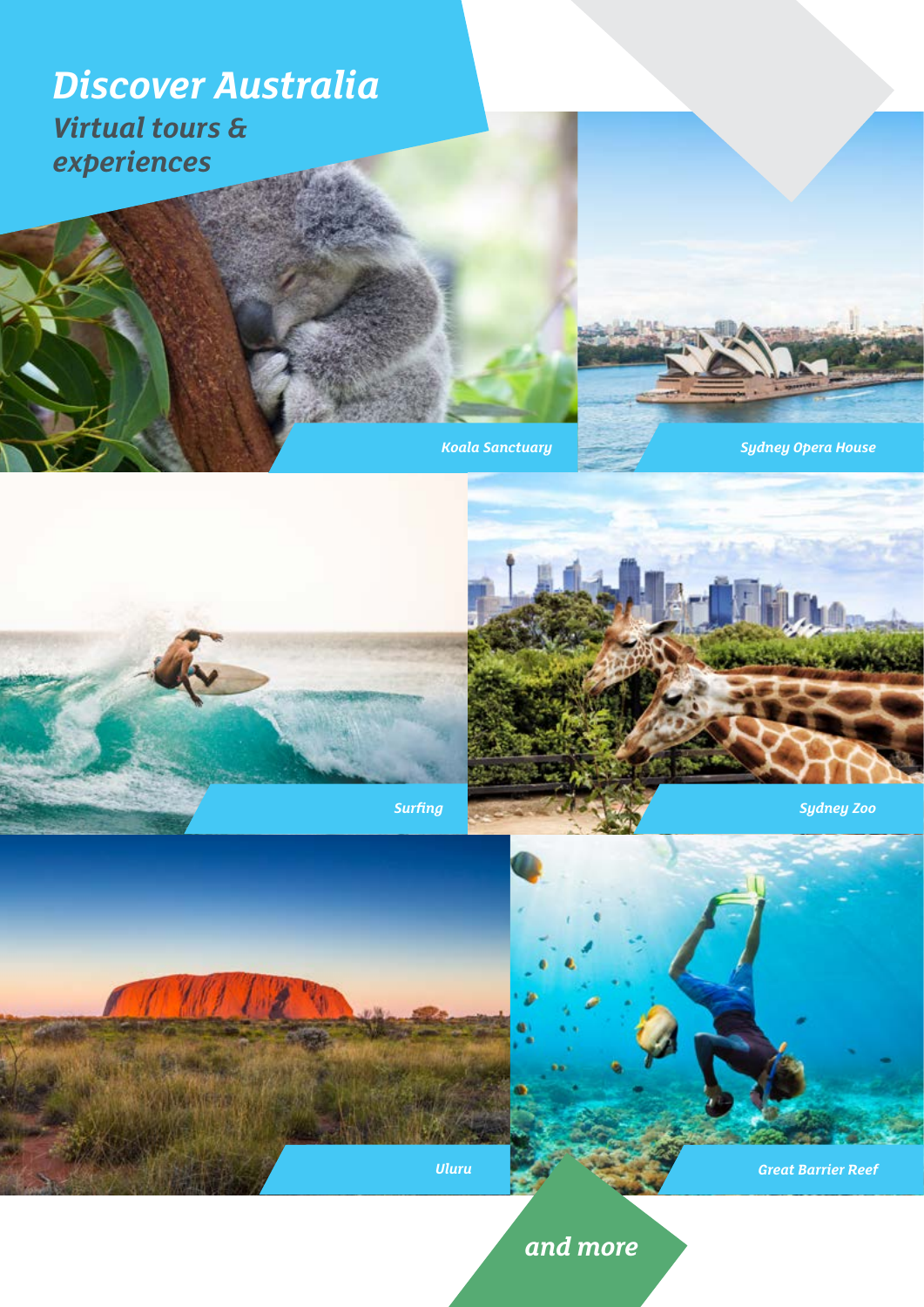

## *Discover Australia Customised tours for groups*

School and university groups are welcome to join our Discover Australia programs or we will customise a program to meet your students' needs.



## *English lessons*

- $\rightarrow$  Up to 20 hours per week of live online English lessons in a virtual classroom (via Zoom) allowing interaction with teacher and classmates.
- $\rightarrow$  Learners take a level test before the program starts and are placed in level appropriate classes.
- $\rightarrow$  Max class size 16 students.
- $\rightarrow$  Choose your curriculum from:

**General English:** Develop students' all-round English language and skills following an interesting topic-based curriculum.

**Conversation & pronunciation:** for better communication **Australian studies:** Learn about Australia's history, geography, culture, food and lots more.

**Business English:** Perfect for students of International Business who need to study English for their future careers.

**English for TESOL:** For primary and secondary school teachers who teach in English.

#### **Let us know what you need and we'll design the course for you.**

## *Virtual activities*

- **Cultural exchange:** Australian students join classes with our international students to share interests in English and make international friends.
- → Virtual tours & experiences: Visit places of interest and take part in activities virtually to see and learn about Australia.
- **Online homestay experience:** Maximise learning and cultural exchange by joining an Australian family on Zoom for casual conversation and experience daily life in Australia.
- → 21st Century skills: Collaborative activities develop skills for success in studies and contemporary careers and include team challenges and projects, presentations and debates.
- **Global business seminar:** Learn about business practices in Australia with presentations from Australian managers and directors. Other seminars can be arranged upon request.
- → **Presentations:** Prepare and deliver presentations with feedback from our teachers.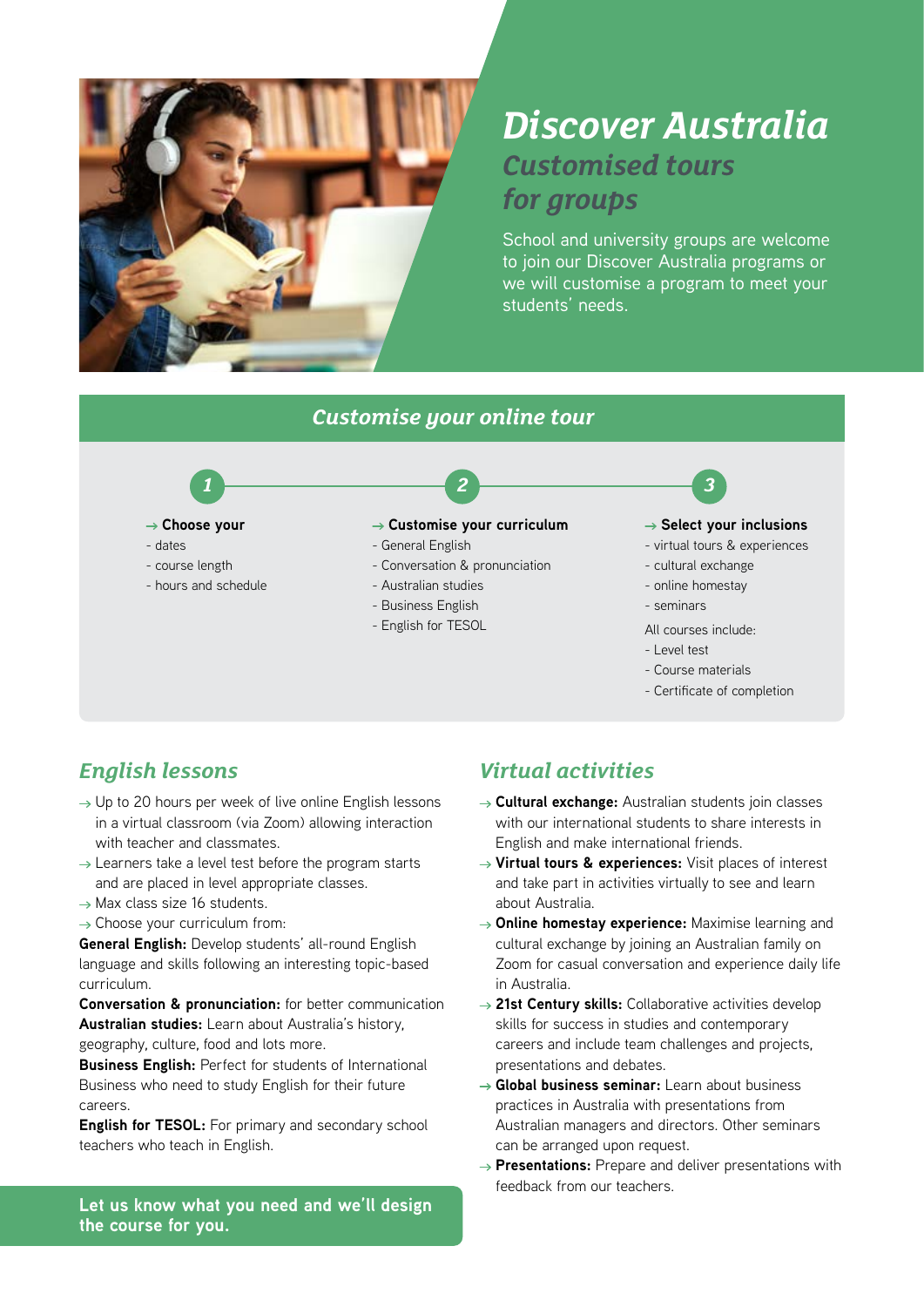## *English made easy*

*with collaborative online learning*





## *Excellence in online teaching*

ELC teachers are experienced in delivering live online lessons. They use a wide range of engaging activities, tools and resources to deliver quality lessons that maximise learning online.

## *Student interaction*

Zoom classes allow students to interact with their classmates and their teacher, including in small group break out rooms where the teacher can listen and provide individual feedback.





## *Support*

Our dedicated staff are ready to help group organisers with program planning and students with any academic and IT support they might need before and throughout the study tour period.